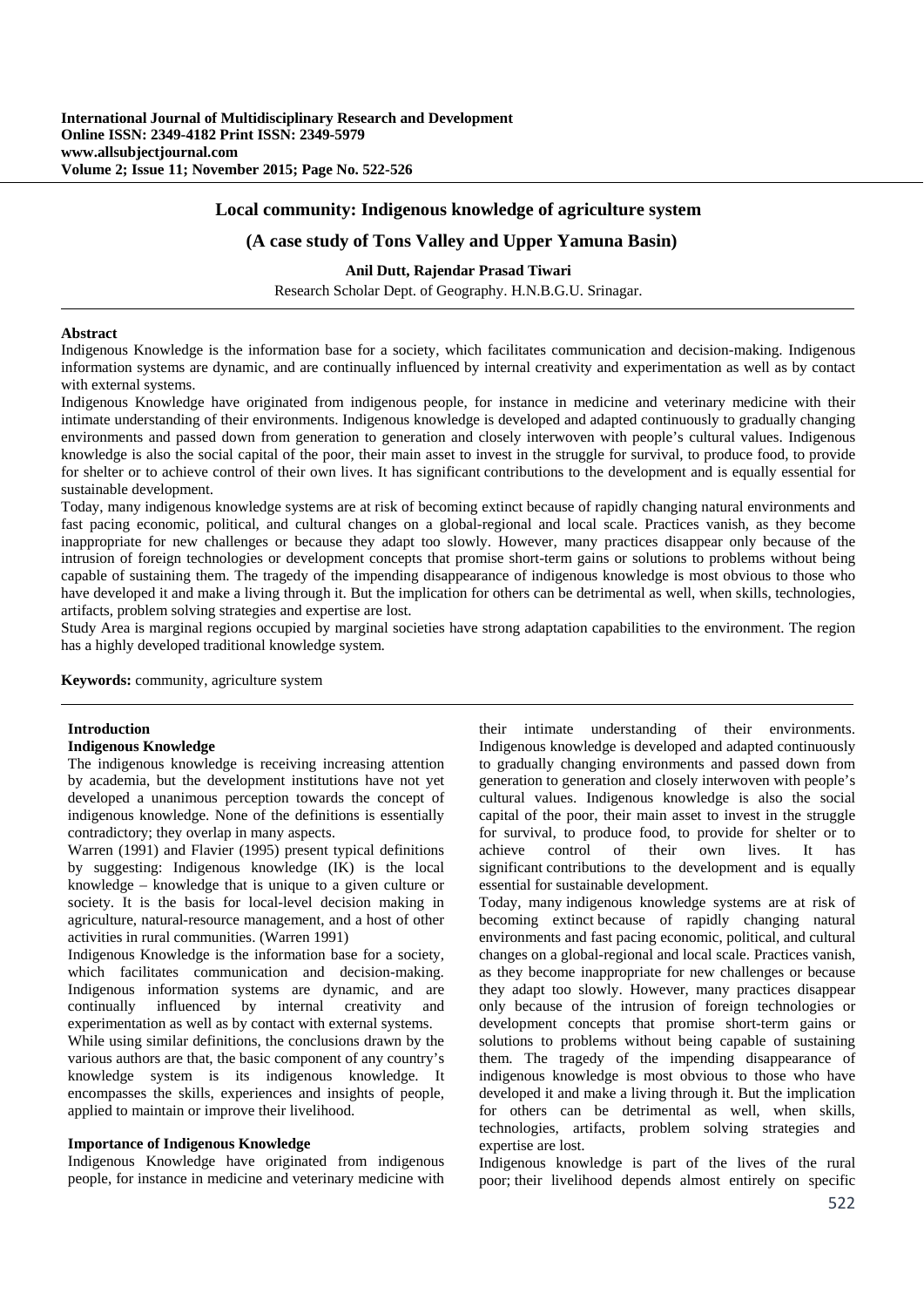skills and knowledge essential for their survival. Accordingly, for the development process, indigenous knowledge is of particular relevance for the following sectors and strategies:

- **Agriculture**
- **Animal husbandry and ethnic veterinary medicine**
- **Use and management of natural resources**
- **Community development**
- **Poverty alleviation**

Indigenous knowledge is not yet fully utilized in the development process.

Indigenous knowledge is relevant on three levels for the development process.

- $\triangleright$  It is, obviously, most important for the local community in which the bearers of such knowledge live and produce.
- Development agents need to recognize it, value it and appreciate it in their interaction with the local communities. There is need to understand it  $-$  and critically validate it against the usefulness for their intended objectives.
- $\triangleright$  Lastly, indigenous knowledge forms part of the global knowledge. In this context, it has a value and relevance in itself. Indigenous knowledge can be preserved, transferred, or adopted and adapted elsewhere.

No doubt that the indigenous knowledge would contribute to solve existing problems and achieving the objectives of sustainable development. To foster such a transfer a sound understanding of indigenous knowledge is needed. This requires means for the capture and validation, as well as for the eventual exchange or transfer and dissemination of indigenous knowledge.

Traditional knowledge & Resource Management in the Himalayan Region

#### **Historical, Cultural and Social Perspectives**

The Himalayan hill range of Uttarakhand comprises two hill zones, Garhwal and Kumaon. References to Garhwal are found in the *Skanda Purana* (Kedarkhanda) and the *Vanaparva* in the *Mahabharata*. The hill tract of Garhwal in those days was known as 'Himvat'. It is the expression of divinity, meditation, penance and attainment. Garhwal is a constant source of spiritual attainment where people come to visit ancient holy places for realising their *moksha*.

In the Garhwal region the Ganga, Yamuna, and many rivers and rivulets are seen in their blissful infancy. Garhwal has a galaxy of peaks and glaciers, a vastness of meadows and valleys which have no parallel in the world. High mountain peaks, complexities of altitude, physiographic features and geological structure, adds to the peculiarities of this region.

Each Valley has its own significance in view of its culture and traditions. In the Himalaya there were vast resources of forest, scenic beauty, agriculture, horticulture, minerals and, above all, hardy and painstaking people with their rich cultural heritage.

#### **Study Area**

Tons Valley, Upper Yamuna Basin, Uttarakhand Himalayas is selected as a study area for a number of reasons.

First, the Tons valley, upper Yamuna basin, has various types of landforms – upland and lowland. The regional geoenvironmental systems have played a constaining role for the Societies and communities.

Second, it has very diverse biophysical and socio-economic features. Societies and communities in this region are well adapted to the environmental constraints of the Himalayan region.

Third, these marginal regions occupied by marginal societies have strong adaptation capabilities to the environment. The region has a highly developed traditional knowledge system.

The Tons Valley, Upper Yamuna Basin, is a mountainous territory. It has very diverse biophysical features with a number of glaciers, glacial lakes, Mountain Rivers and narrow valleys. The region has rich biodiversity and contains the least exploited and least damaged ecosystems. The fragile environmental system is of the region is very sensitive and environment is vulnerable to degradation.

The upland areas of the region are marginalized with a relatively low population density. It has high incidence of poverty and little socio-economic infrastructure.

The resource use pattern is closely linked with forests, cultivated land and livestock. All the people are relying on natural resources (especially forest, water, arable land and pasture) for their livelihoods. The agriculture is mainstay of the people which is interlinked with other subsidiary activities such as animal husbandry, horticulture etc.

The farmers adopt subsistence farming systems which is characterized by substantial diversity. Three types of land use patterns are; intensive lowland agriculture in the plains areas; mixed farming, animal husbandry, horticulture and agro forestry in midland areas and transhumance or seasonal herding of animals in highland areas.

People across various agro-ecological regions have come up with the indigenous technologies, unique in mode, to match the potential of specific region. The 'mountain agriculture' developed by the people of the region for the conservation and management of natural resources has high potentiality to adapt to hares environment. Adaptations of communities to the changing circumstances in diverse agro-ecological and socio-economic conditions are has facilitated sustainable agricultural development, food security, and environment protection.

## **Methodology**

Indigenous knowledge is nowadays commonly used in agricultural innovation, generally, methodological tools used are: individual farmer interviews, village-based interviews to do mostly with farmer-to-farmer.

A wealth of traditional knowledge could be harnessed through their cooperation. Their experiences are required to be shared and discussed to promote technology for development. Therefore the farmers, traditional wisdom will be documented. Information will be collected with respect to the social and historical perspective of the Garhwal region too.

The very local character of the knowledge; their own learning environment and evolution, similarly proposes based on micro-scale emphasizes the necessity for the creation of Indigenous Knowledge system. There is need for development of expert information systems, based on the best local knowledge.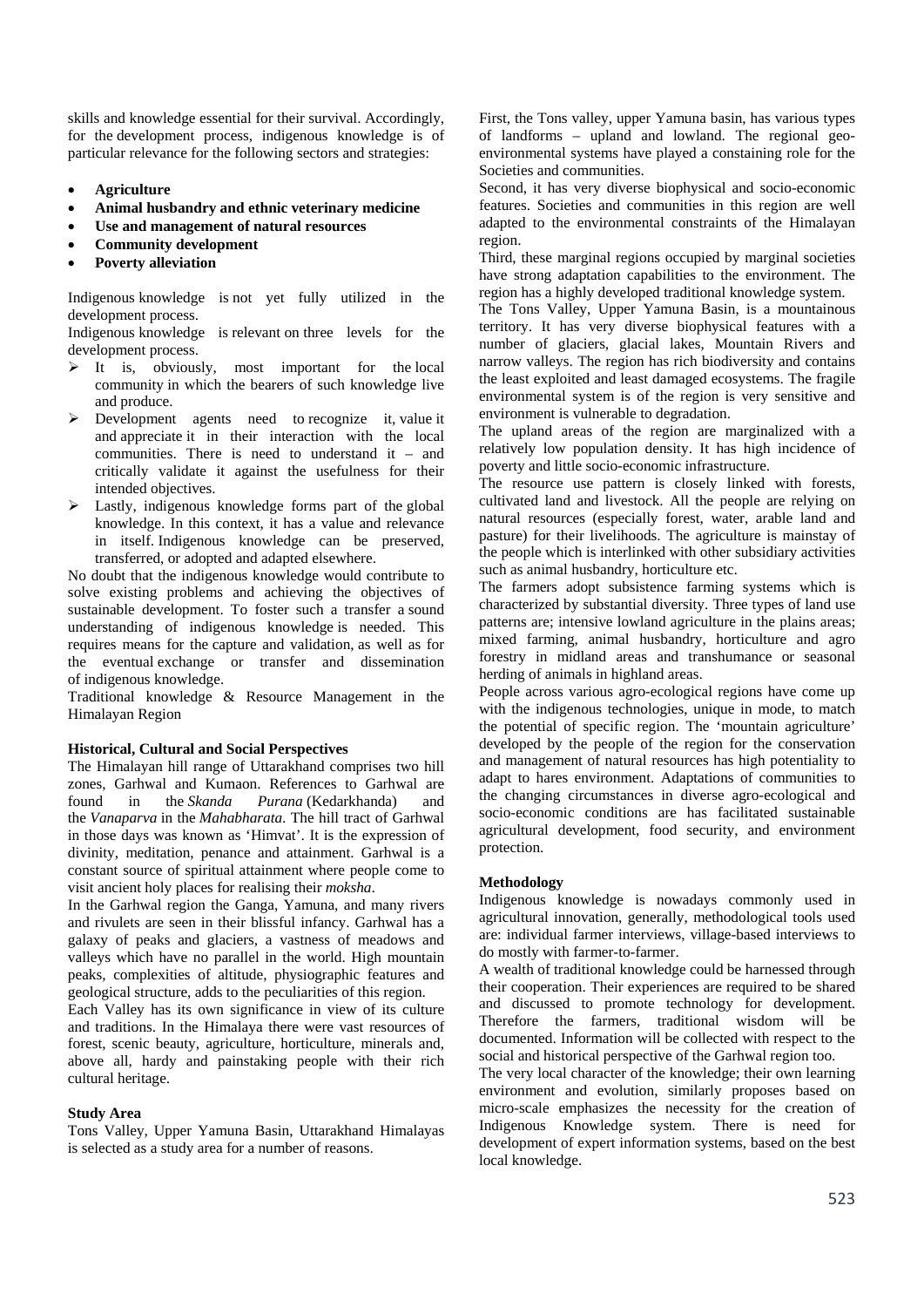Village Level Participatory Approaches (VLPA) on experiences and practices of Villagers of their indigenous knowledge helps in identification, analysis and verification of farmer innovators. The present study will use participatory rural appraisal (PRA)

Farmers will be interviewed to obtain information on traditional knowledge. Individual contacts will be made and questions will be asked about traditional systems in the villages. Representation of women among the farmers will also be ensured. By means of informal interviews and interaction with old and young farmers and farm women, responses will be recorded for critical analysis.

In order to educate young farmers, elders communicate innovation through proverbs, short stories and examples. How traditional knowledge is transmitted from one generation to another will also be documented.

### **The objective of the study**

Primary objective is to assess the risk to the indigenous knowledge-based farming systems and vulnerability of mountain communities to externally induced change; the main aim of the study is to suggest the method to reduce vulnerability of mountain communities to externally induced change;

Evaluates the importance of indigenous knowledge-based farming systems, more particularly its geo-ecological significance; prepare a geo-environmental information system of indigenous knowledge.

Documentation of indigenous knowledge; Examine the vulnerability of societies and communities of the Himalayan region to the impacts of externally induced change.

Suggest the method of conservation and development of indigenous knowledge for continued adaptation to changes; assist in formulating an integrated strategy for the conservation and development of indigenous knowledge; Prepare guidelines for 'regional conservation and development programmes.'

# **Approach of Study**

A case study approach will be used to examine the traditional knowledge of societies and communities of the Himalayan region.

The case study is a preferable approach when research questions are where and 'how'. It is useful in examining and explaining processes that led to the adaptation to hares and negative environment of the Himalayan region. In this research, the main question is how the societies and communities adapted and developed their own 'regional adaptation programmes

## **Indigenous Knowledge and Traditional Agriculture**

All human societies have exploited their environment for their existence and survival. At the same time, ecology and economy has been held in fine equilibrium. The livelihood of the Himalayan people is totally dependent on their ecological surroundings. Diverse livelihood options stems from the use of forests, pastures, and crop lands such as, crop production and animal husbandry. It contributes towards enhancing the livelihood options of the people.

In a real sense, every culture of a social system, traditionally, is the result of people's action to survive and their attempts to optimize the use of available resources, i.e., soil, water and vegetation. Traditional knowledge has a sound base as it has been tested and practiced over the years. It is appropriate technology in particular geo-environmental conditions and in the living conditions of people.

A diversity of cultures and production systems has evolved across the Himalayan region to deal with its extraordinary ecological diversity. These systems were in ecological balance to a great extent and were in position to meet local and regional demands. The indigenous system of natural resource management in 'mountain agriculture' unique in mode, to match the potential of specific region for the conservation and management of natural resources, continues with prevailing farming systems. A few noteworthy examples include the following; terracing and bunding, rain water harvesting, use of local plant species, cultivation of rain fed rice and rice transplantation, rotational grazing and seasonal herding of highland animals. Communities have traditionally had a keen interest in the use and protection of natural resources. Communal management, risk mitigation and coping strategies were a common feature of these traditional agricultural systems.

Use of tradition crops and local plant species has evolved and lived for generations in sustaining the livelihoods of mountain communities. This is particularly important to maintain the biodiversity in the region. Indigenous communities have also been practicing/using organic farming through the centuries. Traditional agricultural systems are important in sustaining the natural resource management through the built-in community cohesion.

Conservation is basically part of 'Mountain culture'. It is therefore not unexpected that in the historic past Uttarakhand had a tradition of giving highest attention to the conservation of biodiversity. Community participation in natural resource management for agriculture, seed conservation and seed exchange is common to the socio-cultural practice of management of traditional agro-ecosystems and traditional agro-biodiversity.

Many of the traditional crops are grown under marginal conditions and often provide strong adaptation to the local environment. The traditional practice of mixed cropping, cultivation of many crops in same agricultural field at the same time has potentiality to reduce vulnerability of farming communities to the vagaries of nature. Thus, these marginal regions occupied by marginal societies still have lower vulnerability to the vagaries of nature.

Traditional knowledge is proven technology for natural resources management. The science of natural resource management is based on the Traditional values which are sustainable in nature and ecologically sound traditional wisdom of farmers and its contribution in augmenting productivity.

It is obvious that traditional practices of agriculture may disappear unless their values are promoted.

## **Farmers' Traditional Knowledge of Agriculture**

Farmers' traditional knowledge of agriculture includes tested technologies in the field. They use a special type of traditional plough. Other types of 'improved' ploughs do not work in the hills as the soil is gravelly and not deep.

Under rain fed conditions farmers in hill regions plough their land several times before the onset of rain to conserve water and increase water retention capacity.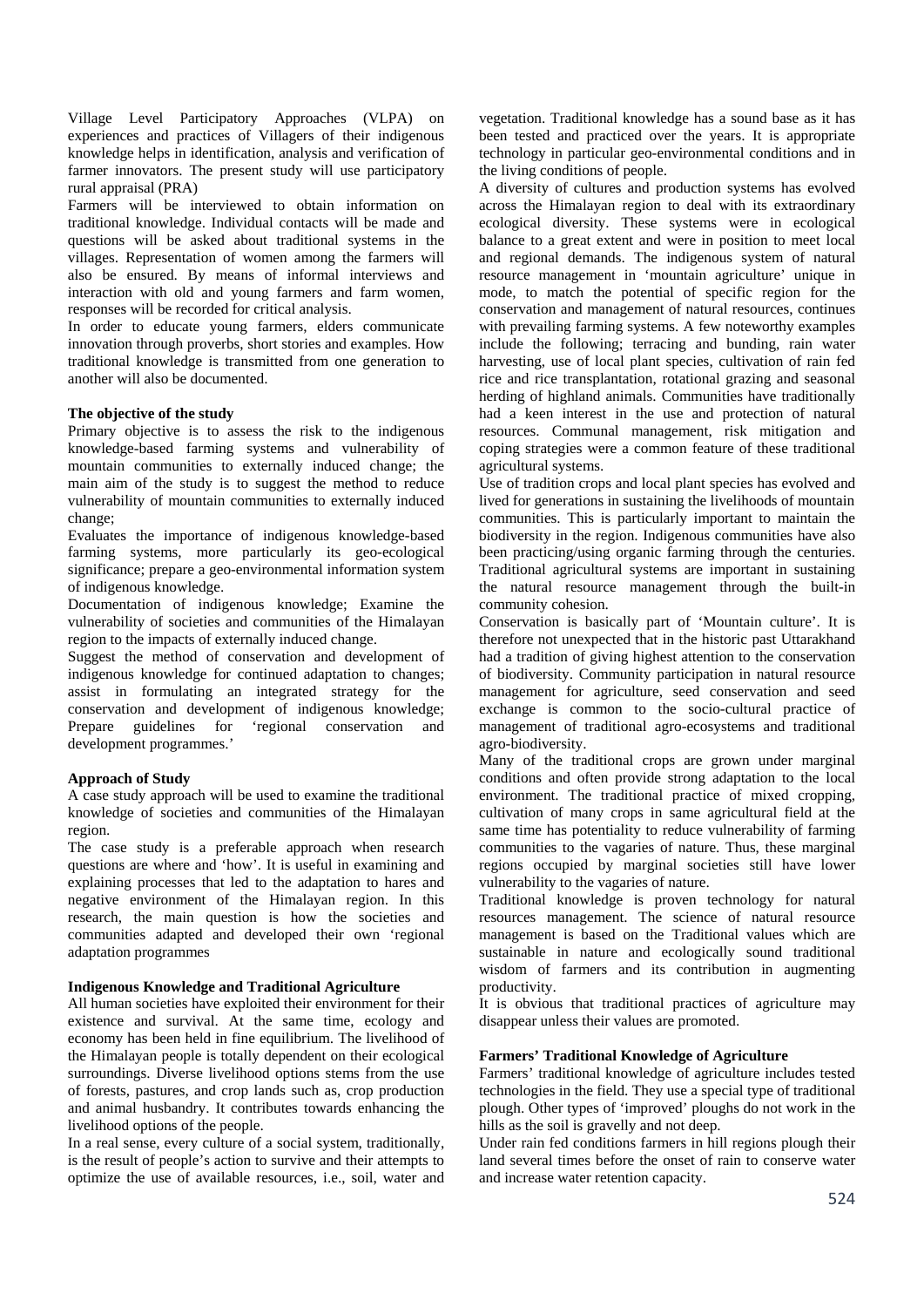Farmers plough their land straight instead of in circles and open parallel furrows for rainwater harvesting and retaining moisture.

Farmers of hill regions prefer mixed cropping for minimising risks under rainfed conditions and creating ground cover for checking runoff and soil loss.

They grow legumes with maize and ginger or turmeric with maize. After sowing ginger and turmeric, farmers use paddy straw, wheat straw or leaf litters as mulch to ensure proper germination.

Farmers do not practise weeding and interculturing in the maize crop because of soil conditions and the requirement of fodder in the rainy season.

Farmers of the Garhwal hills store seeds by selection for different plots with special identification and use them in those particular plot.

In lowland valley floors they grow paddy and irrigated wheat and in uplands they take rainfed rabi crops.

In the hills farmers grow mainly *mandua*, *jhangora* and *guar*. Because of recent developments they have been attracted towards off-season vegetables, e.g., peas, tomatoes, etc.

### **Manure and Manuring**

In view of the soil's condition and texture the farmers of the hill region use farmyard manure in the fields before sowing. In lowland areas, for paddy they do green manuring also. Use of chemical fertilisers has increased but people retain their belief in traditional methods.

Farmers do not dig compost pits for the collection of cow dung, residues and garbage. Instead of pits they accumulate the matter in heaps in the open for decomposition. The reason behind it is that decomposition is slow due to low temperature and little sunshine. In pits compost would not get ready in time. In the open rapid decomposition takes place. This practice is traditional but has a scientific basis.

### **Vegetative Measures for Natural Resources Management**

Hill farmers grow trees of economic value and suited to their requirements. In order to have conserve soil and water they grow grasses for ground cover and Shrubs like *bagrera* are grown, and in wild form are available *bhang*, etc. they grow trees to meet fuel and fodder requirements.

For the development of horticulture the trees grown are citrus, mango, guava, pear, peach and plum. In the hill areas, at higher elevations peach, pear, *khumani* and apple are grown. Because of undulating topography and climatic conditions in the hill ranges, these have tremendous potential for economy.

## **Women's Knowledge in Management of Resources**

Women in the Garhwal hills are architects of the rural economy. They are devoted to agriculture, animal husbandry, dairying, child-rearing, cooking, fodder and fuel management, etc. For centuries, women's knowledge of nature's various products have paved the way for sustainable development.

Women have used locally available technologies and natural products and locally and commonly available knowledge for water purification. (Shiva 1988)

In hills, practically, each terraced field has a row of fodder trees along its edge. The household women manage these carefully for procuring maximum leaf fodder yields through lopping. They know when and how to lop without damaging

the main tree (Sarin and Khanna 1991). When women lop trees they enhance the productivity of the oak forest under stable conditions.

Older women train the younger ones in the art of lopping. Groups of women and old people go together to lop fodder and develop expertise by learning by doing (Shiva 1988).

Farm women know the nutritional needs of their families. That is why women in Garhwal continue to cultivate *mandua*. They say that without their *mandua* and *jhingora* they could not labour as they do. These grains are their source of health and strength

## **Watershed Management**

During the ancient period, village boundaries were decided upon on a watershed basis by the expert farmers in the villages. Such boundaries were socially acceptable to all the members of the system. Such age-old village boundaries are fixed at the common point of the drainage system in between two villages. It is still in vogue and people do not go beyond the limits of their hydrological boundaries.

## **Irrigation**

Farmers use to carry water to their fields through small irrigation channels known as *gul*s*.* These go from the source of water along the slopes to the fields. By means of gravitational force they transport irrigation water from its source. In hills it is difficult to construct *gul*s for all the terraces, narrow nalies are convenient in transporting water to every field. In order to make judicious use of water, they use rotational irrigation. In the Garhwal Himalaya farmers use tree trunks as rainwater irrigation channels by taking care of undulating topography and checking seepage losses

## **Water Harvesting**

The region of Garhwal comes in the high rainfall area and in the lack of proper management system most of the rainwater goes waste as runoff. Farmers of the hill region have their traditional technology for making small dug-out ponds to harvest rainwater. They construct such ponds at several places and use the water for survival or for supplemental irrigation.

### **References**

- 1. Altieri MA, Merrick LC. In situ conservation of crop genetic resources through maintenance of traditional farming systems, Economic Botany, 1987, 41(1).
- 2. Babu SC, Rajasekaran B. Agroforestry, Attitudes towards Risk and Nutritional Availability: A Case Study of South Indian Farming Systems. Agroforestry Systems, 1991, 15(1).
- 3. Babu SC, Warren DM, Rajasekaran B. Expert Systems for Utilizing Indigenous Technical Knowledge in Farming Systems Research: The Case of Crop Varietal Selection. In D. M. Warren, L. J. Slikkerveer, and D. Brokensha (eds.) The Cultural Dimension of Development: Indigenous Knowledge Systems, London: Intermediate Technology Publications (in press), 1994.
- 4. Badri B, Badri A. Women and biodiversity, Development, Journal of SID, 1994, 1.
- 5. Ellen R, Harris H. Concepts of indigenous environmental knowledge in scientific and development studies literature - A critical assessment; draft paper East-West